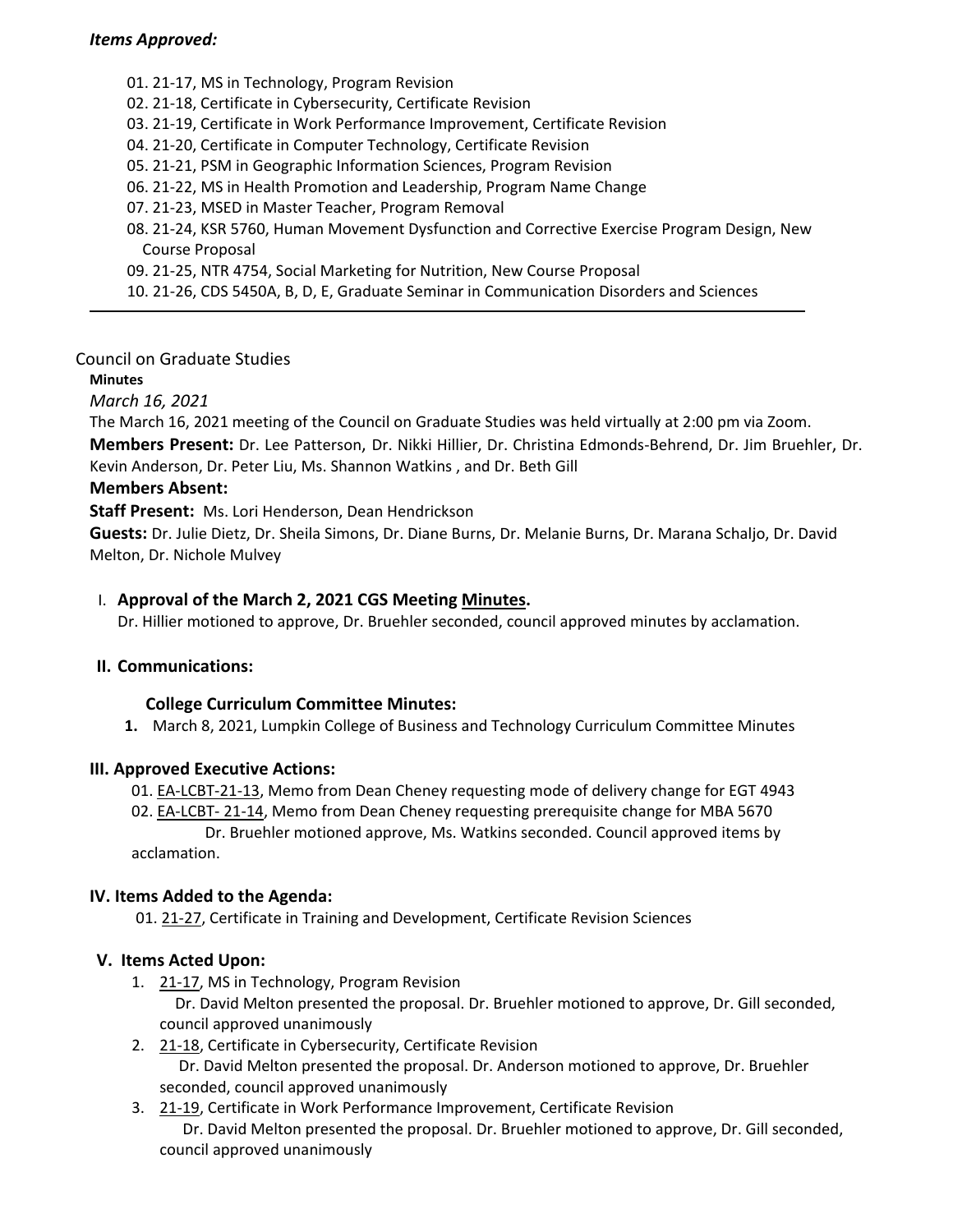- 4. 21-[20,](https://castle.eiu.edu/eiucgs/currentagendaitems/agenda21-20.pdf) Certificate in Computer Technology, Certificate Revision Dr. David Melton presented the proposal. Dr. Bruehler motioned to approve, Dr. Hillier seconded, council approved unanimously
- 5. 21-[07,](https://castle.eiu.edu/eiucgs/currentagendaitems/agenda21-07.pdf) NTR 5155, Nutrition Education, Behavior, and Communication, Revised Course Proposal Dr. Melanie Burns presented the course. Dr. Bruehler motioned to approve, Dr. Anderson seconded, council approved unanimously
- 6. 21‐[21](https://castle.eiu.edu/eiucgs/currentagendaitems/agenda21-21.pdf), PSM in Geographic Information Sciences, Program Revision Dr. Diane Burns presented the proposal. Dr. Bruehler motioned to approve, Dr. Gill seconded, council approved unanimously
- 7. 21-[22](https://castle.eiu.edu/eiucgs/currentagendaitems/agenda21-22.pdf), MS in Health Promotion and Leadership, Program Name Change Dr. Sheila Simons presented the proposal. Dr. Hillier motioned to approve, Dr. Hillier seconded, council approved unanimously
- 8. 21‐[23](https://castle.eiu.edu/eiucgs/currentagendaitems/agenda21-23.pdf), MSED in Master Teacher, Program Removal Dean Hendrickson presented the proposal. Dr. Bruehler motioned to approve, Dr. Edmonds‐Behrend seconded, council approved unanimously
- 9. [21](https://castle.eiu.edu/eiucgs/currentagendaitems/agenda21-24.pdf)-24, KSR 5760, Human Movement Dysfunction and Corrective Exercise Program Design, New Course Proposal

Dr. Maranda Schaljo presented the course. Dr. Bruehler motioned to approve, Dr. Gill seconded, council approved unanimously

- 10. 21‐[25,](https://castle.eiu.edu/eiucgs/currentagendaitems/agenda21-25.pdf) NTR 4754, Social Marketing for Nutrition, New Course Proposal Dr. Melanie Burns presented the course. Dr. Bruehler motioned to approve, Dr. Liu seconded, council approved unanimously
- 11. 21-[26,](https://castle.eiu.edu/eiucgs/currentagendaitems/agenda21-26.pdf) CDS 5450A, B, D, E, Graduate Seminar in Communication Disorders and Dr. Nichole Mulvey presented the course. Dr. Bruehler motioned to approve, Dr. Hillier seconded, council approved unanimously

# **VI**. **Items Pending:**

# **VII. Other Items:**

 Dr. Claudia Danyi, Chair for CAA, presented the new definitions for online and hybrid courses. This new definition will need to be placed on the course proposal form to convey the information to the registrar. CAA will forward proposal to CGS when complete.

# **VIII. Committee Reports:**

- **E** Library Advisory Board Research awards deadline March 22
- Graduate Student Advisory Council Lori Henderson- Exec board has scheduled the week of April 12 for Grad Expo where grad students can present research and creative works in‐person and virtually.
- Enrollment Worx-Dean Hendrickson- will mt Mar 31, international applicants increasing
- Honorary Degree Kevin Anderson- Candidate has been chosen, in-person, outdoor commencement announced
- Textbook Rental Advisory- Jim Bruehler- no report

**IX. Dean's Report:** Working with VPAA to make assessment reports accessible; noted that new Learning Goals are being incorporated; MAGS conference March 24‐25 Grad School will sponsor 10 registrations for CGS members and coordinators; IIN Hub members will meet this Thursday; alternative plan for Commencement in the event of inclement weather being planned

Dr. Bruehler motioned to adjourn, meeting adjourned at 2:50 p.m.

# *– CGS Minutes recorded by Lori Henderson*